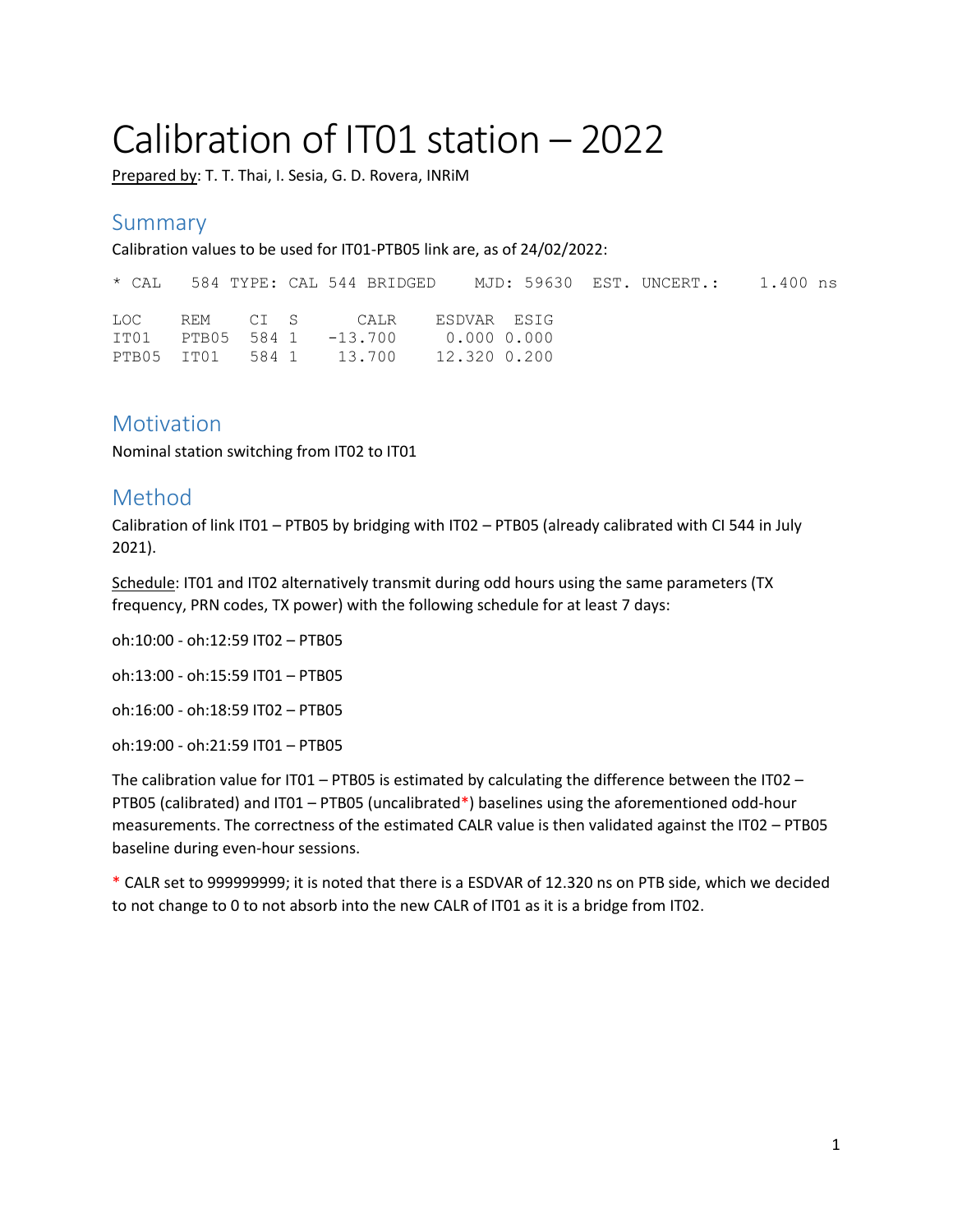# Results



*Figure 1 UTC(PTB) - UTC(IT) differences between IT02 and IT01*

<span id="page-1-0"></span>[Figure 1](#page-1-0) shows the calculation of the difference between the baseline UTC(PTB) – UTC(IT) during odd hours using IT02 and IT01 (per schedule, 2 points every odd hour).

The mean value reported is 13.7 ns with a standard deviation of 0.2 ns.

This brings to the new CALR values of 13.700, and an uncertainty of 1.4 ns (taking into account the uncertainty of CI 544 = 1.3 ns from which we are bridging).

Applying CALR = -13.700 to IT01 files and CALR = +13.700 to PTB05 files, we obtain [Figure 2,](#page-1-1) which shows the baseline using IT01 is properly bridged. [Figure 3](#page-2-0) shows the improvement in stability using the IT01 station instead of IT02 during odd hours.



<span id="page-1-1"></span>*Figure 2 UTC(PTB) - UTC(IT) calibrated baselines*